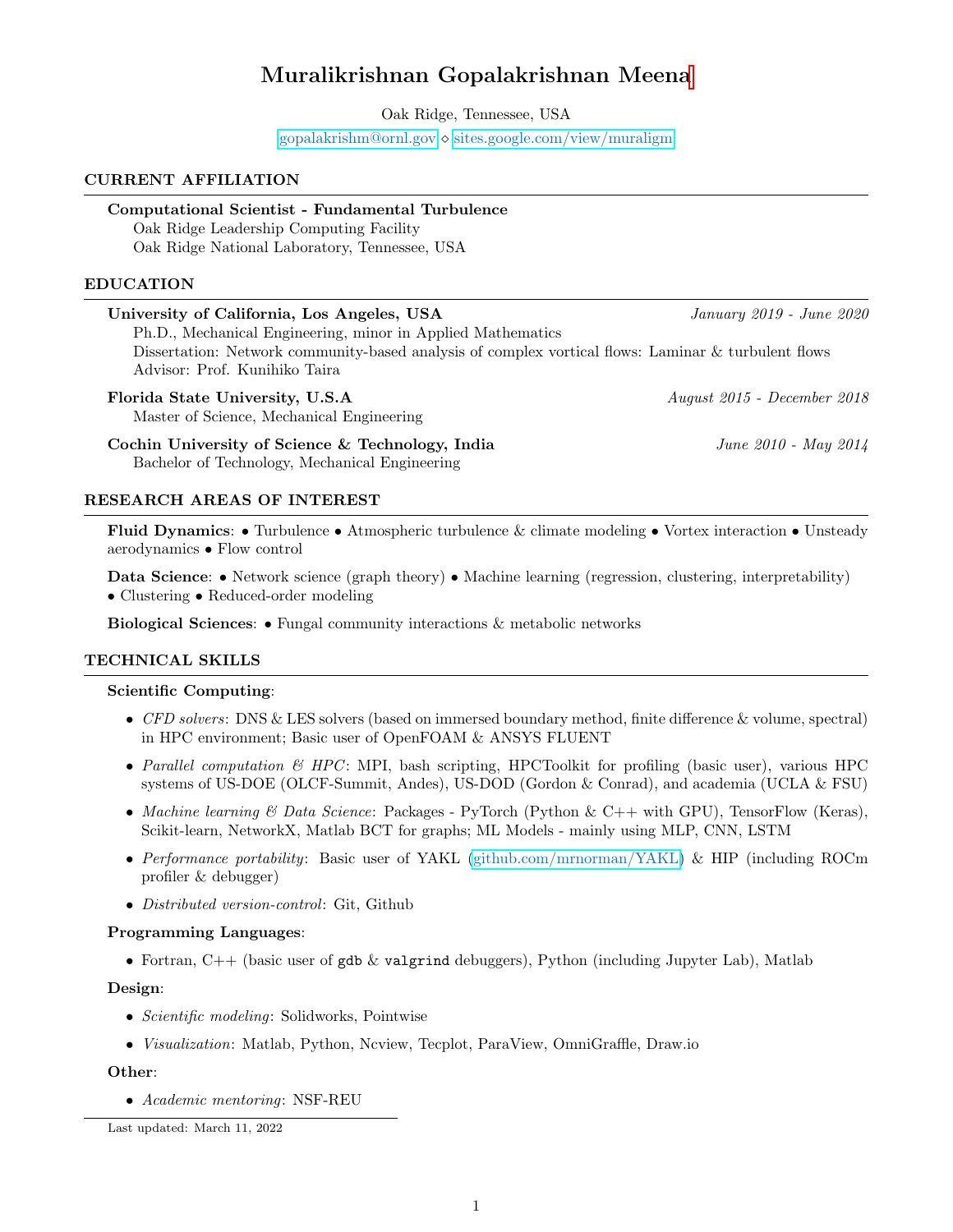#### WORK EXPERIENCE

| Oak Ridge National Laboratory<br>Computational Scientist                                                                           | $2022$ - Present |
|------------------------------------------------------------------------------------------------------------------------------------|------------------|
| Oak Ridge National Laboratory<br>Postdoctoral Research Associate                                                                   | 2020 - 2022      |
| University of California, Los Angeles<br>Graduate Research Assistant                                                               | $2019 - 2020$    |
| Florida State University<br>Graduate Research Assistant<br>Teaching Assistant: Numerical Methods for Engineers (Spring 2016, 2017) | 2015 - 2018      |

#### PUBLICATION

Google Scholar: [scholar.google.com/citations?user=2yNLfcsAAAAJhl=en](https://scholar.google.com/citations?user=2yNLfcsAAAAJ&hl=en)

#### Peer-reviewed Articles

- 1. T.A. Rush, J. Tannous, M.J. Lane, M. Gopalakrishnan Meena, A. Carrell, J.J. Golan, S. Cottaz, S. Fort, J.M. An´e, N.P. Keller, D. A. Pelletier, D.A. Jacobson, D. Kainer, P. Abraham, R.J. Giannone, J.L. Labbé, "Fungal LCOs: Modulators of metabolite production and bacterial development", revised manuscript in-preperation, 2022
- 2. M. Gopalakrishnan Meena, M. J. Lane, J. Tannous, A. A. Carrell, P. E. Abraham, R. J. Giannone, J-M An´e, N. P. Keller, J. L. Labb´e, D. Kainer, D. A. Jacobson, and T. A. Rush, "A light into the fungal metabolomic abyss: Network analysis for revealing relationships between exogenous compounds & their outputs", in review, 2022
- 3. M. Gopalakrishnan Meena, M. R. Norman, and D. M. Hall, "Subgrid-scale surrogate modeling of atmospheric flows: A deep learned approach using high-resolution simulation data," in review, 2022
- 4. T. A. Rush, H. K. Shrestha, M. Gopalakrishnan Meena, M. K. Spangler, J. C. Ellis, J. L. Labbé, and P. Abraham, "Bioprospecting Trichoderma: A systematic roadmap to screen genomes and natural products for biocontrol applications", Frontiers in Fungal Biology, 2:716511, 2021
- 5. S. Mahajan, L. S. Passarella, F. M. Hoffman, M. Gopalakrishnan Meena, and M. Xu, "Assessing teleconnections-induced predictability of regional water cycle on seasonal to decadal timescales using machine learning approaches", DOE BER AI4ESP, No. AI4ESP1086, 2021
- 6. M. Gopalakrishnan Meena and K. Taira, "Identifying vortical network connectors for turbulent flow modification", Journal of Fluid Mechanics, 915, A10, 2021
- 7. C.-A. Yeh, M. Gopalakrishnan Meena, and K. Taira, "Network broadcast analysis and control of turbulent flows", Journal of Fluid Mechanics, 910, A15, 2021
- 8. Z. Bai, N. B. Erichson, M. Gopalakrishnan Meena, K. Taira, and S. L. Brunton, "Randomized methods to characterize large-scale vortical flow network", PLOS One, 14(11), e0225265, 2019
- 9. M. Gopalakrishnan Meena, A. G. Nair, and K. Taira, "Network community-based model reduction for vortical flows", Physical Review E, 97, 063103, 2018
- 10. M. Gopalakrishnan Meena, K. Taira, and K. Asai, "Airfoil wake modification with Gurney flap at low-Reynolds number", AIAA Journal, 56(4), 1348-1359, 2018

#### Peer-reviewed Conference Proceedings

- 1. M. Gopalakrishnan Meena, M. R. Norman, and D. M. Hall, "Deep learned subgrid-scale surrogate modeling of atmospheric flows using high-resolution simulation data," 12th International Symposium on Turbulence and Shear Flow Phenomena, Osaka, Japan, July 19 - 22 (Online), 2022 (TSFP 12 229)
- 2. M. R. Norman and M. Gopalakrishnan Meena, "Confident, adaptable, and robust machine learning to augment traditional modeling and simulation," Position Papers for the ASCR Workshop on Reimagining Codesign, USDOE Office of Science (United States), 2021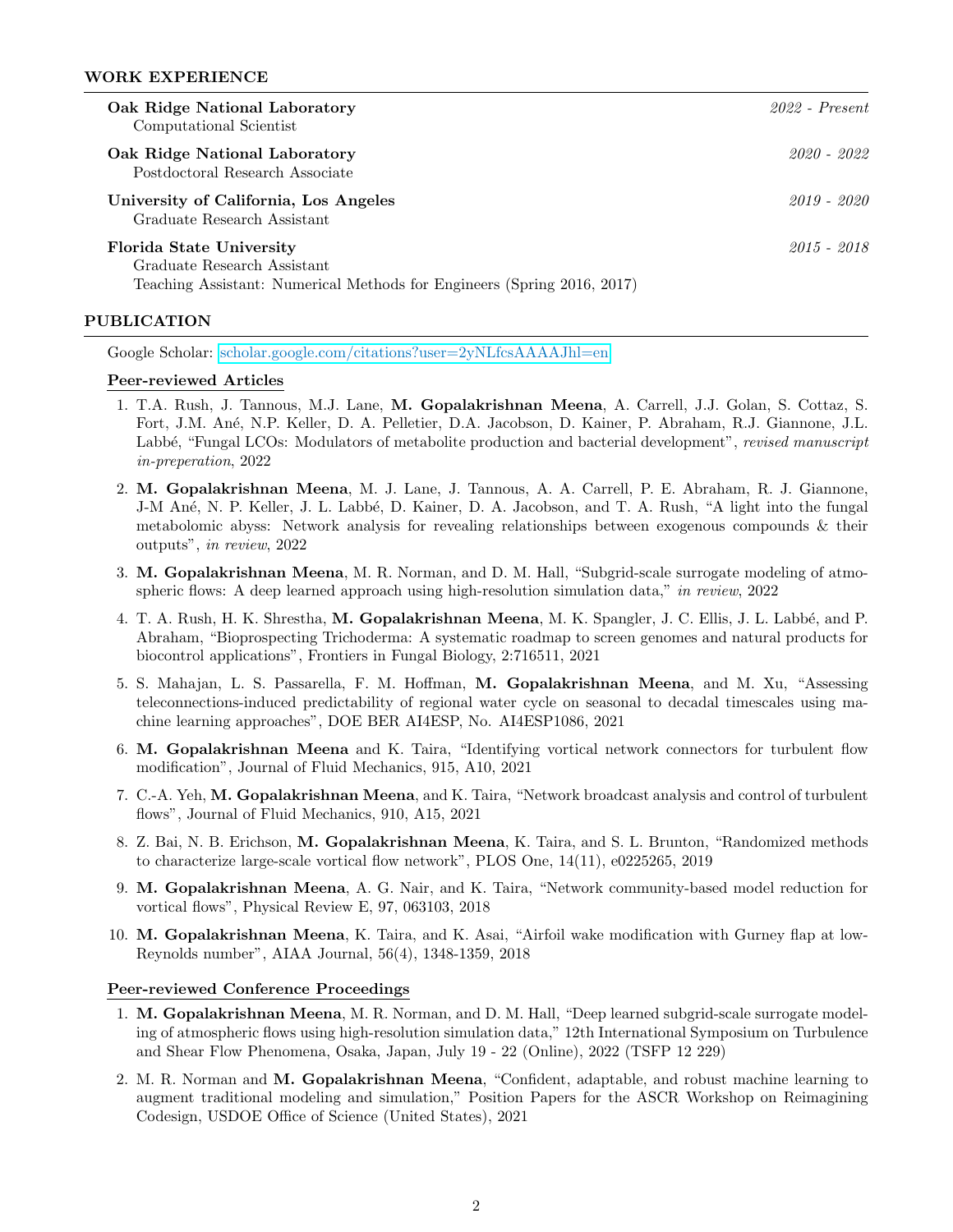- 3. M. Gopalakrishnan Meena and K. Taira, "Characterizing influential networked structures in isotropic turbulence," 11th International Symposium on Turbulence and Shear Flow Phenomena, Southampton, UK, July 30 - Aug. 2, 2019 (TSFP 11 235)
- 4. M. Gopalakrishnan Meena, K. Taira, and K. Asai, "Low Reynolds number wake modification using a Gurney flap," 55th AIAA Aerospace Sciences Meeting, Grapevine, TX, Jan. 9-13, 2017 (AIAA 2017-0543)
- 5. M. Gopalakrishnan Meena, A. Anandakrishnan, and M. A. Kavumcheril. "Numerical study on heat transfer and fluid flow in pin fin-dimple channels with fillet on dimple edge", ASME Gas Turbine India Conference, New Delhi, India, Dec. 15-17, 2014 (GTINDIA2014-8103)

## PRESENTATIONS

Underlined: Invited presentation

- 1. M. Gopalakrishnan Meena, M. R. Norman, and D. M. Hall, "Deep learned subgrid-scale surrogate modeling of atmospheric flows using high-resolution simulation data," 12th International Symposium on Turbulence and Shear Flow Phenomena, Osaka, Japan, July 19 - 22 (Online), 2022 (TSFP 12 229)
- 2. M. Gopalakrishnan Meena, M. J. Lane , J. Tannous , T. A. Rush, "Predicting production of known, putative, and unknown microbial metabolites through network analysis," 31st Fungal Genetics Conference, March 15-20, 2022 (Biotechnology-331V)
- 3. M. Gopalakrishnan Meena, "Data-driven modeling of turbulent flows: Approaches using graph theory & AI," Data Sciences & Machine Intelligence Group Seminar, Pacific Northwest National Laboratory, March 7, 2022
- 4. M. Gopalakrishnan Meena, M. R. Norman, and D. M. Hall, "Subgrid-scale surrogate modeling of cloudlike flows: An AI-based approach using high-resolution simulation data," AMS 102nd Annual Meeting, Virtual Conference, January 23-27, 2022 (paper  $\#$  13A.5)
- 5. M. Gopalakrishnan Meena, M. R. Norman, and D. M. Hall, "A deep learned subgrid-scale surrogate model for cloud-like flows from high-resolution simulation data," AGU Fall Meeting, Virtual Conference, December 13-17, 2021 (A15E-1689)
- 6. C.-A. Yeh, M. Gopalakrishnan Meena, and K. Taira, "Network-based resolvent analysis for modification of isotropic turbulence," 25th International Congress of Theoretical and Applied Mechanics, Milan, Italy, Aug. 2021
- 7. T. A. Rush, H. K. Shrestha, M. Gopalakrishnan Meena, M. K. Spangler, J. C. Ellis, J. Labb´e, and P. E. Abraham, "Bioprospecting Trichoderma: A systematic roadmap to screen genomes and natural products for biocontrol applications", 9th Annual Oak Ridge Postdoctoral Association Research Symposium, July 29, 2021
- 8. M. R. Norman, C. Eldred, I. Lyngaas, M. Gopalakrishnan Meena, K. Pressel, M. Taylor, "Recent Developments for a New Cloud Resolving Model on the A-Grid," *PDEs on the Sphere*, Virtual Meeting, May 17-21, 2021
- 9. M. R. Norman, C. Eldred, W. Hannah, I. Lyngaas, M. Gopalakrishnan Meena, K. Pressel, M. Taylor, X. Yuan, "Developing a New Cloud Resolving Model for the E3SM-MMF ECP AD Project," ECP Annual Meeting, Virtual Meeting, April 12-16, 2021
- 10. M. Gopalakrishnan Meena, "Identifying vortical network connectors for turbulent flow modification," Network Science for Fluid Mechanics Seminar Series, Virtual Seminar Series, March 19, 2021
- 11. M. R. Norman and M. Gopalakrishnan Meena, "Confident, adaptable, and robust machine learning to augment traditional modeling and simulation," ASCR Workshop on Reimagining Codesign, Virtual Workshop, Mar. 16-18, 2021
- 12. C.-A. Yeh, M. Gopalakrishnan Meena, and K. Taira, "Network broadcast mode analysis and control of 2D decaying isotropic turbulence," SIAM Conference on Computational Science and Engineering, Virtual Conference, Mar.1-5, 2021 (MS275)
- 13. M. Gopalakrishnan Meena and K. Taira, "Modeling and modifying fluid flows using network-community-based techniques: laminar and turbulent flows," SIAM Conference on Computational Science and Engineering, Virtual Conference, Mar.1-5, 2021 (MS190)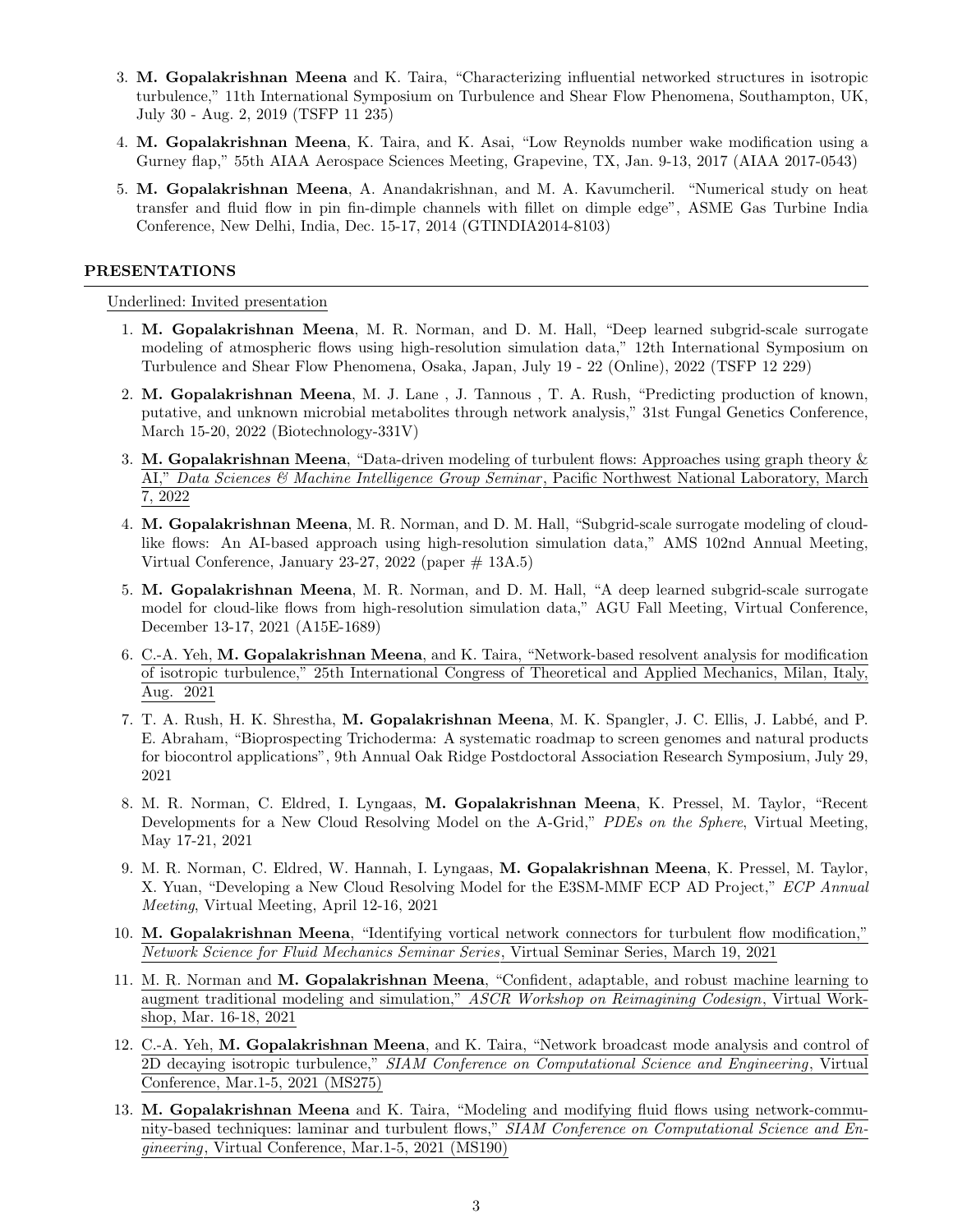- 14. M. Gopalakrishnan Meena and M. R. Norman, "Towards a Deep Learned Subgrid-scale Surrogate Model for Cloud Resolving Models from High-resolution Simulation Data," AMS 101st Annual Meeting, Virtual Conference, January 10-15, 2021 (paper  $\#$  6.9)
- 15. M. Gopalakrishnan Meena and M. R. Norman, "Towards a deep learned subgrid-scale surrogate model for stratified turbulence from high-resolution simulation data," AGU Fall Meeting, Virtual Conference, December 1-17, 2020 (A068-0013)
- 16. T. A. Rush, M. Gopalakrishnan Meena, J. Tannous, P. Abraham, R. Giannone, and J. Labbé, "Lipochitooligosaccharides (LCOs) are biotic stress factors in Aspergillus fumigatus," 14th Annual Vanderbilt Postdoctoral Association Symposium, virtual symposium, October 29, 2020
- 17. M. Gopalakrishnan Meena and K. Taira, "Network-based identification of influential structures to modify turbulent flows," Network Science for Fluid Dynamics, virtual workshop, June 24-25, 2020
- 18. C.-A. Yeh, M. Gopalakrishnan Meena, and K. Taira "Broadcasting Mode Analysis for Turbulent Flow Modification," Network Science for Fluid Dynamics, virtual workshop, June 24-25, 2020
- 19. M. Gopalakrishnan Meena and K. Taira, "Network-based identification of influential structures to modify turbulent flows," 72th Annual Meeting of the APS Division of Fluid Dynamics, Seattle, WA, Nov. 23-26, 2019 (H10.00010)
- 20. C.-A. Yeh, M. Gopalakrishnan Meena, and K. Taira, "Time-evolving network analysis of two-dimensional turbulence," IUTAM Symposium on Laminar-Turbulent Transition, London, UK, Sep. 2-6, 2019
- 21. M. Gopalakrishnan Meena and K. Taira, "Characterizing influential networked structures in isotropic turbulence," 11th International Symposium on Turbulence and Shear Flow Phenomena, Southampton, UK, July 30 - Aug. 2, 2019 (TSFP 11 235)
- 22. M. Gopalakrishnan Meena and K. Taira, "Characterizing three-dimensional homogenous isotropic turbulence network", SoCal Fluids XIII, UC Santa Barbara, 20 April, 2019
- 23. Z. Bai, N. B. Erichson, M. Gopalakrishnan Meena, K. Taira, and S. L. Brunton, "Sparse and randomized sampling methods for scalable turbulent flow networks," 71th Annual Meeting of the APS Division of Fluid Dynamics, Atlanta, GA, Nov. 18-20, 2018 (G01.00004)
- 24. M. Gopalakrishnan Meena and K. Taira, "High-dimensional turbulence network characterization and modeling", NetSci Conference, Paris, France, June 13-15, 2018 (140)
- 25. K. Taira, M. Gopalakrishnan Meena, and A. G. Nair, "Community-based model reduction of unsteady vortical flows", NetSci Conference, Paris, France, June 13-15, 2018 (135)
- 26. M. Gopalakrishnan Meena, A. G. Nair, and K. Taira, "Vortex network community based reduced-order force model," 70th Annual Meeting of the APS Division of Fluid Dynamics, Denver, CO, Nov. 19-21, 2017 (M1.00005)
- 27. M. Gopalakrishnan Meena, A. G. Nair, and K. Taira, "Network representation and analysis of bluff body wake," SIAM Conference on Computational Science and Engineering, Atlanta, GA, Feb. 27-Mar. 3, 2017 (MS110)
- 28. M. Gopalakrishnan Meena, K. Taira, and K. Asai, "Low Reynolds number wake modification using a Gurney flap," 55th AIAA Aerospace Sciences Meeting, Grapevine, TX, Jan. 9-13, 2017 (AIAA 2017-0543)
- 29. A. G. Nair, M. Gopalakrishnan Meena, and K. Taira, "Vortical and modal network analysis of unsteady cylinder wake," 69th Annual Meeting of the APS Division of Fluid Dynamics, Portland, OR, Nov. 20-22, 2016 (E8.00004)
- 30. M. Gopalakrishnan Meena, A. Anandakrishnan, and M. A. Kavumcheril. "Numerical study on heat transfer and fluid flow in pin fin-dimple channels with fillet on dimple edge", ASME Gas Turbine India Conference, New Delhi, India, Dec. 15-17, 2014 (GTINDIA2014-8103)

### PROFESSIONAL & COMMUNITY SERVICES

### Journal & Proposal Referee

- Journal of Fluid Mechanics AIAA Journal Physica D Physics Letters A
- Progress in Computational Fluid Dynamics Partial Differential Equations in Applied Mathematics
- INCITE Computational Readiness ORNL Director's Discretionary Allocation